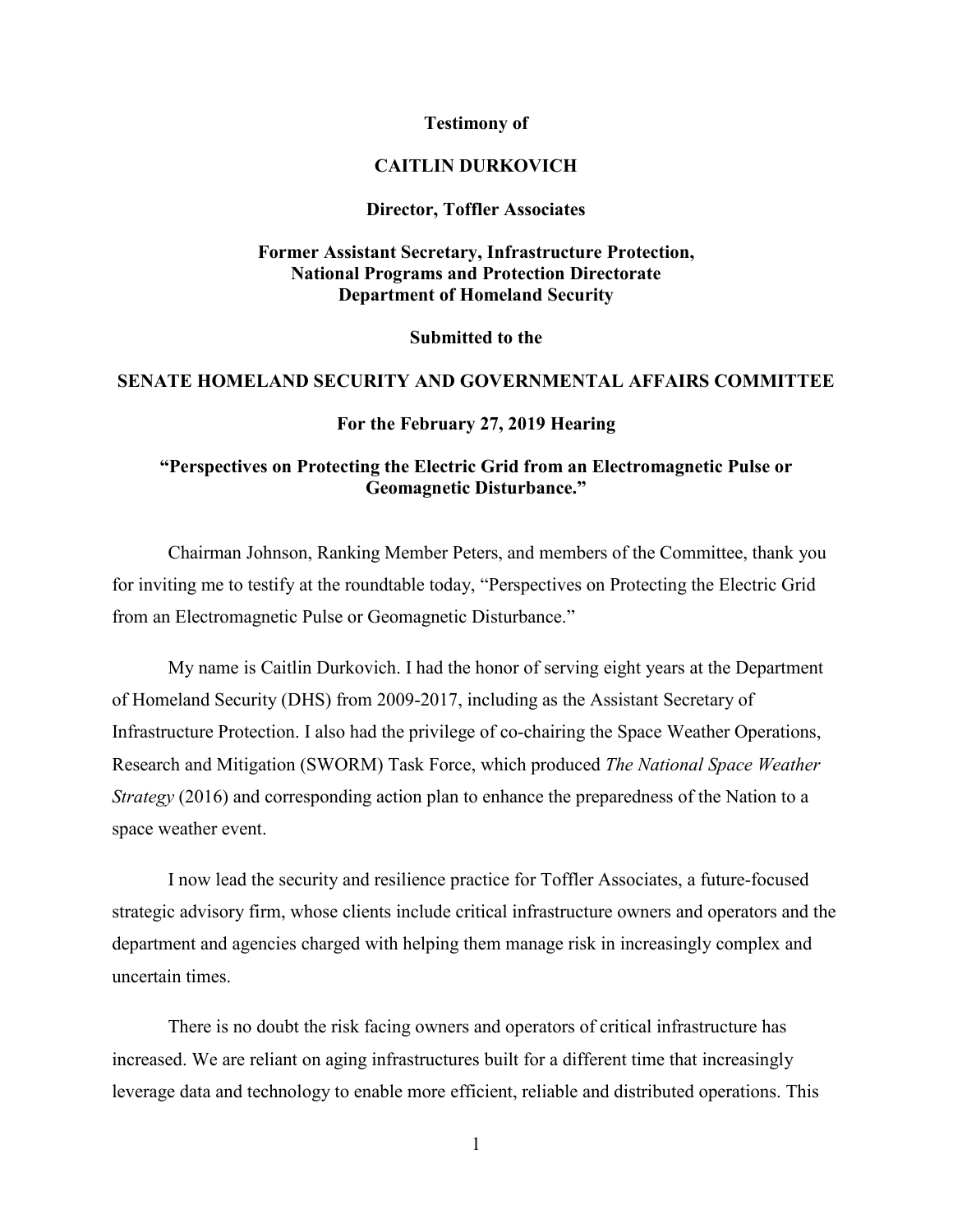highly interconnected, electrified and digitized ecosystem is not only being used for purposes we could have never imagined when it was built 100 years ago, but it must be resilient to risks we could have never imagined – extreme weather, coordinated cyberattacks, reliance on GPS, electromagnetic pulse (EMP), and severe geomagnetic disturbances (GMD) or space weather, to name a few.

These risks – and our vulnerabilities to them – transcend geographic borders, corporate lines of business, and politics, blurring the lines between public and private accountability and responsibility. It is the private sector, which owns and operates most of our critical infrastructure, that must invest in and manage the risks and often intertwined consequences posed by the threat environment.

The energy sector in particular faces a variety of threats and hazards, largely driven by the increasing sophisticated threat actors with intent and capability as well as the interdependencies of the infrastructure systems, including the increasing reliance on digital infrastructure as the electric grid transitions from an analog system to a digital system to improve efficiency. The bottom line is the risk to digital and physical infrastructures has grown and our critical infrastructure is more vulnerable than it was a few decades ago.

What is encouraging is the partnership between government and industry has matured, providing more visibility into emergent threat vectors and potential consequences – guiding joint action on risk mitigation. We must continue to support and incentivize owners and operators to understand and protect infrastructure not just from the routine, but from the most consequential and disruptive threats – terrestrial and space-based – that pose existential risk.

The challenge we face is sustained focus and engagement on the lower probability, high consequence threats that are overshadowed by high likelihood, real-time threats that require regular, and sometimes 24x7 hour attention, such as cyberattacks.

### **Potential Impacts to Critical Infrastructure from EMP on GMD**

We do not fully understand how an EMP event or space weather event would impact electrical infrastructure, and it is the subject of ongoing analysis. In some of its forms, EMP and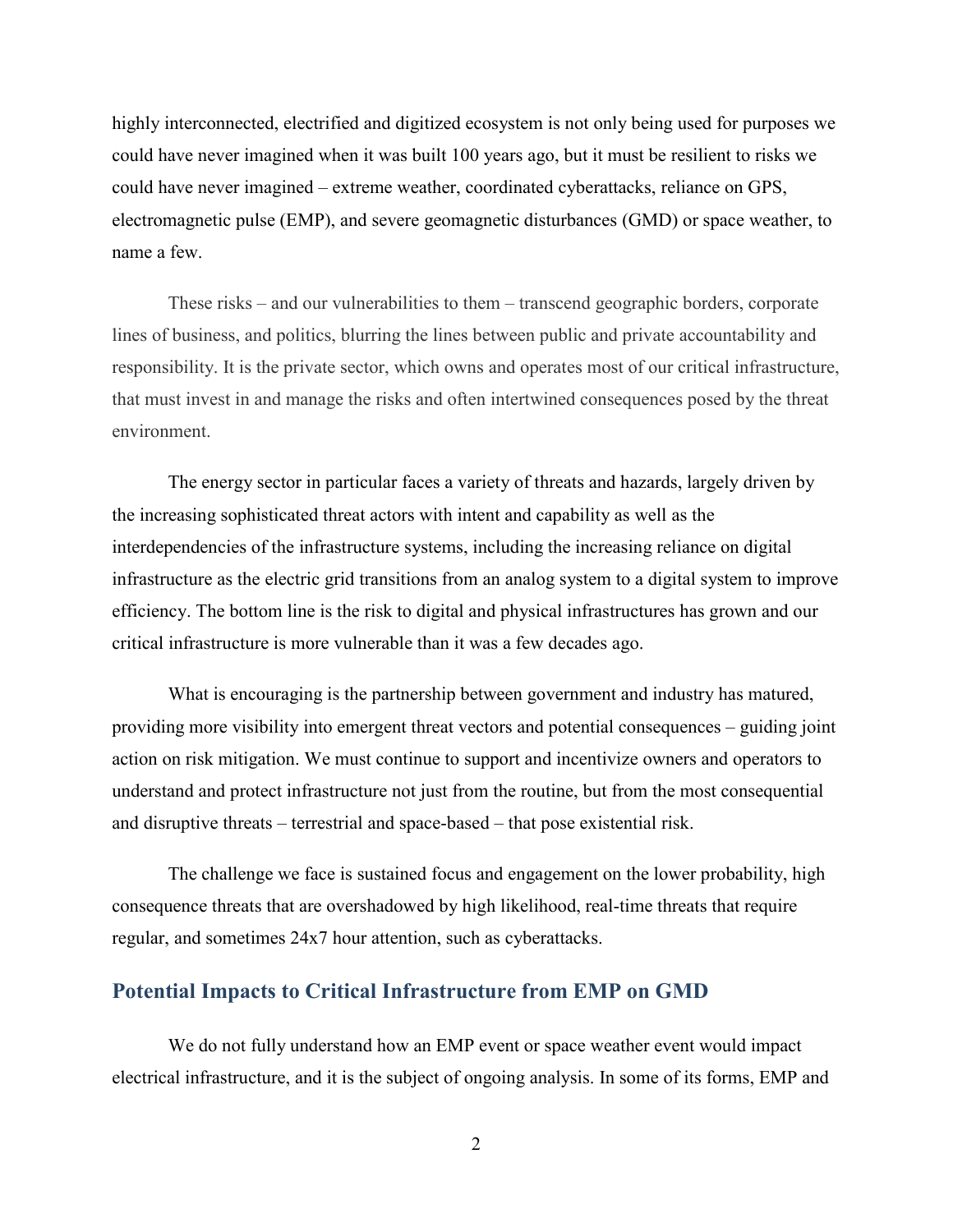GMD could cause widespread disruption and serious damage to electronic devices and networks, including those upon which many critical infrastructures rely. There is uncertainty over the magnitude and duration of an electric power outage that may result from an EMP event due to ambiguity regarding the actual damage to electric power assets from an event. Any electric power outage resulting from an EMP event would ultimately depend upon several unknown factors and effects to assets that are challenging to accurately model, making it difficult to provide high-specificity information to electric system planners and system operators. These variables include characteristics such as the EMP device type, the location of the blast, the height of the blast, the yield of the blast, and design and operating parameters of the electric power system subject to the blast. Secondary effects of EMP may harm people through induced fires, electric shocks, and disruptions of transportation and critical support systems, such as those at hospitals or sites like nuclear power plants and chemical facilities.

And while space weather phenomena are relatively well understood within the scientific community, the rarity of extreme space weather over the lifespan of our modern-day infrastructure has limited the availability of data useful for predictive analysis. One of the earliest recorded and most infamous geomagnetic storms – the 1859 Carrington Event – caused telegraph systems to fail across North America and Europe. A 1921 extreme GMD, similar to the 1859 Carrington event, also disrupted communication systems in the United States and Europe.

March 1940 is the earliest reported instance of GMD affecting the electric grid. The 1989 Quebec Blackout led to the interruption of power in Québec, Canada for nearly nine hours and demonstrated the potential of GMDs to cascade impacts across geographic regions. In addition to causing the Hydro-Quebec power grid to collapse in less than two minutes, the storm's arrival damaged transformers and caused tripping of protective equipment in the Northeastern United States. The Quebec Blackout is one of four storms that had consequential impacts to the grid: A September 1989 Storm cause thermal damage to North American transformers; a November 2001 storm resulted in transformer failures in New Zealand; and, the October 2003 Halloween event resulted in minor power grid disturbances in North America.

In July of 2012, a major disruptive solar event narrowly missed the earth. It would have been comparable to the 1859 Carrington event and it is believed if the storm had occurred one

3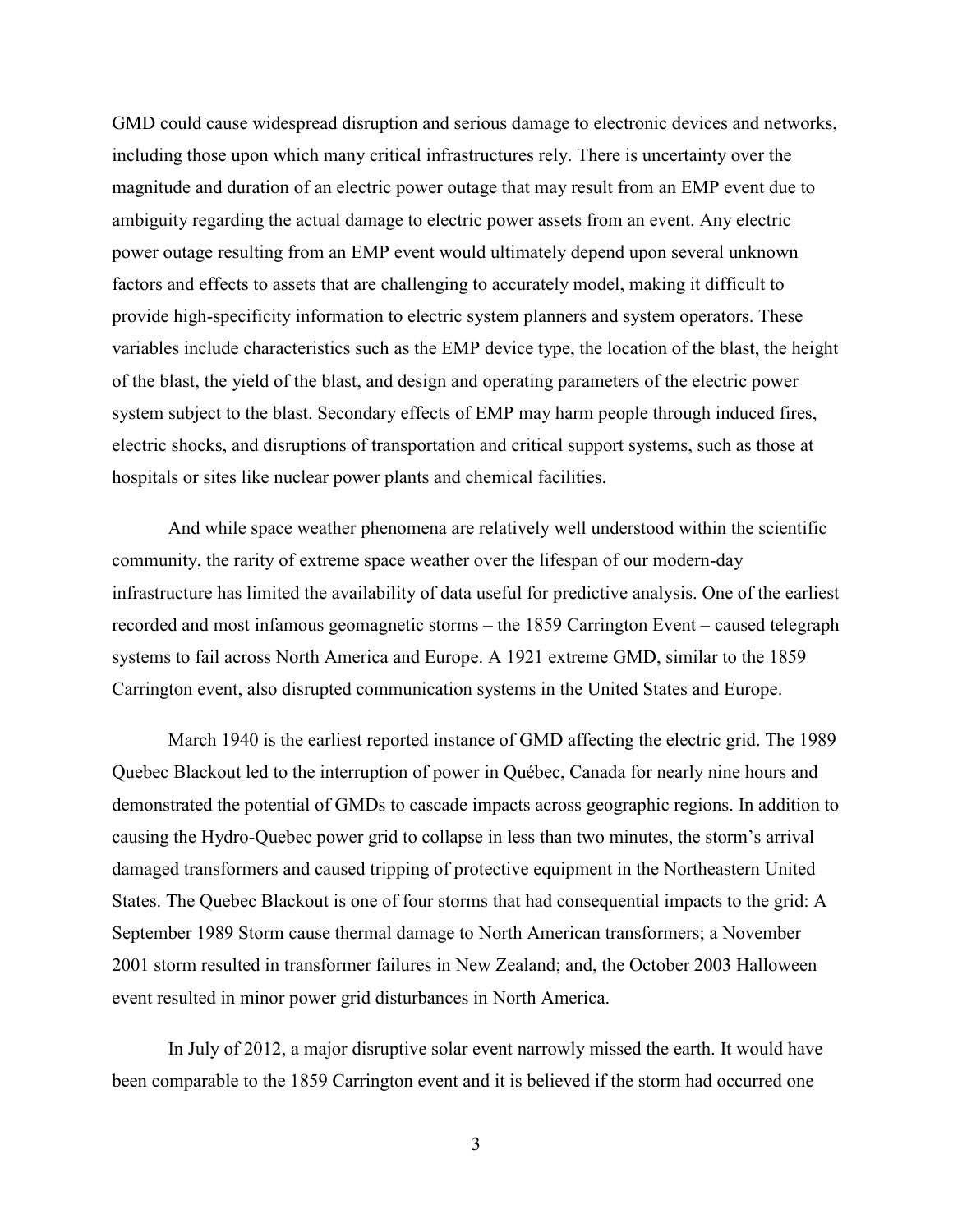week earlier, earth would have been in the line of fire. Most newspapers never mentioned the near miss and I would be hard pressed to say most infrastructure operators or Americans know about the phenomena of space weather, much less can name these four modern-day space weather events or the near miss.

In the development of *The National Space Weather Strategy*, the SWORM Task Force also recognized that the growing interdependencies of critical infrastructure systems have increased potential vulnerabilities to EMPs and GMDs and other lower probability, high impact events. Cross sector protection and mitigation efforts to eliminate or reduce EMP and GMD vulnerabilities are essential components of national preparedness. Protection focuses on capabilities and actions to eliminate vulnerabilities to EMP and GMD, and mitigation focuses on long-term vulnerability reduction and enhancing resilience to disasters. Together, these preparedness missions frame a national effort to reduce vulnerabilities and manage risks associated with EMPs, GMDs, and other unbounded events.

## **Government and Industry Collaboration**

More than two decades of critical infrastructure programs and policies has fostered unprecedented collaboration between government and industry to mitigate the consequences of low probability, high consequence events, including EMP and GMD. I want to applaud the Department of Homeland Security for its releasing its strategy for *Protecting and Preparing the Homeland Against Threats of Electromagnetic Pulse and Geomagnetic Disturbances*. The strategy's three goals are practical steps the critical infrastructure enterprise can coalesce around to mitigate the risk of EMP and GMD. They include:

- 1. Improve risk awareness of electromagnetic threats and hazards.
- 2. Promote effective electromagnetic-incident response and recovery efforts.
- 3. Promote effective electromagnetic-incident response and recovery efforts.

I agree with the Department's assessment about the potential severity of both the direct and indirect impacts of an EMP or GMD incident, and that it should compel our sustained national attention. Taking a page from hurricane preparedness, the SWORM Task Force went to great lengths to understand how much advance warning owners and operators need to put effective